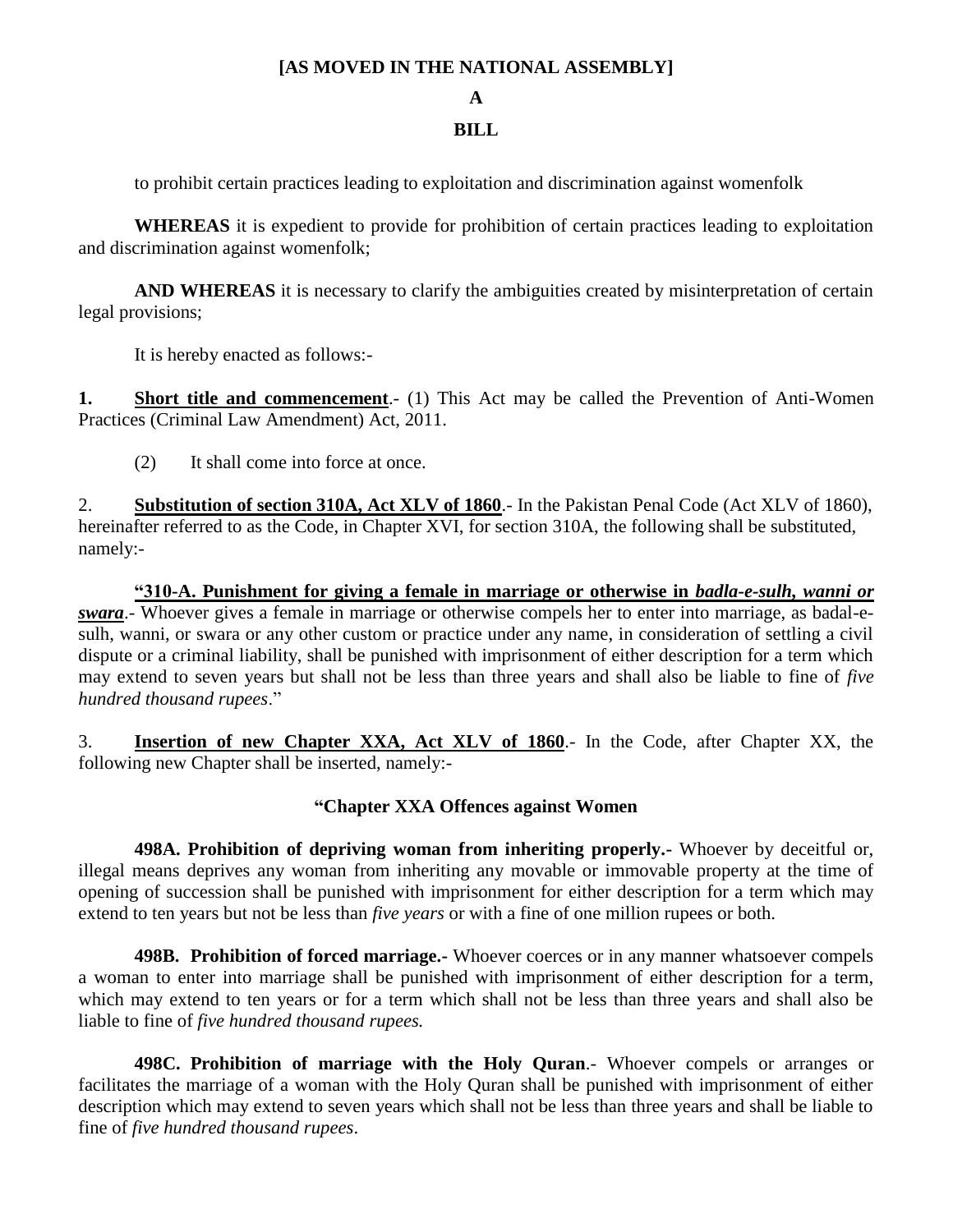Explanation.- Oath by a women on Holy Quran to remain un-married for the rest of her life or, not to claim her share of inheritance shall be deemed to be marriage with the Holy Quran."

4. **Insertion of new section 402D, Act V of 1898**.- In the Code of Criminal Procedure (Act V of 1898), hereinafter referred to as the said Code, after section 402C, the following new section shall be inserted, namely:-

"**402D. Provincial Government not to interfere in sentences of rape**.- Notwithstanding anything contained in sections 401, 402 or 402B, the Provincial Government shall not suspend, remit or commute any sentence passed under section 376 of the Pakistan Penal Code (Act XLV of 1860)."

5. **Amendment of schedule II, Act V of 1898**.- In the said Code, in Schedule II,-

(i) for section 310A, in column 1 and the entries relating thereto in columns (2) to (8), the following shall be substituted, namely:-

|       | $\overline{2}$ . | 3.        | 4.      | 5.         | 6.           | 7.            | 8.         |
|-------|------------------|-----------|---------|------------|--------------|---------------|------------|
| "310A | Giving a         | Shall not | Warrant | <b>Not</b> | <b>Not</b>   | Imprisonment  | Court of   |
|       | female           | arrest    |         | bailable   | compoundable | of either     | session or |
|       | forcefully       | without   |         |            |              | description   | magistrate |
|       | in               | warrant   |         |            |              | which may     | of first   |
|       | marriage         |           |         |            |              | extend to     | class      |
|       | <sub>or</sub>    |           |         |            |              | seven years   |            |
|       | otherwise        |           |         |            |              | but shall not |            |
|       | in badal-e-      |           |         |            |              | be less than  |            |
|       | sulh,            |           |         |            |              | three years   |            |
|       | wanni or         |           |         |            |              | and fine of   |            |
|       | swara            |           |         |            |              | rupees        |            |
|       |                  |           |         |            |              | 500,000/-"    |            |

(ii) after section 498, in column 1 and the entries relating thereto in column (2) to (8), the following shall be inserted, namely:-

|       | 2.                       | 3.        | 4.      | 5.         | 6.           | 7.                | 8.        |
|-------|--------------------------|-----------|---------|------------|--------------|-------------------|-----------|
| "498A | Prohibition <sup>1</sup> | Shall not | Warrant | <b>Not</b> | <b>Not</b>   | Imprisonment      | Court of  |
|       | of                       | arrest    |         | bailable   | compoundable | of either         | sessions" |
|       | depriving                | without   |         |            |              | description for   |           |
|       | woman                    | warrant   |         |            |              | a term which      |           |
|       | from                     |           |         |            |              | may extend to     |           |
|       | inheriting               |           |         |            |              | ten years but     |           |
|       | property                 |           |         |            |              | not be less       |           |
|       |                          |           |         |            |              | than five years   |           |
|       |                          |           |         |            |              | or with a fine,   |           |
|       |                          |           |         |            |              | of rupees         |           |
|       |                          |           |         |            |              | $10,00,000/$ - or |           |
|       |                          |           |         |            |              | both."            |           |